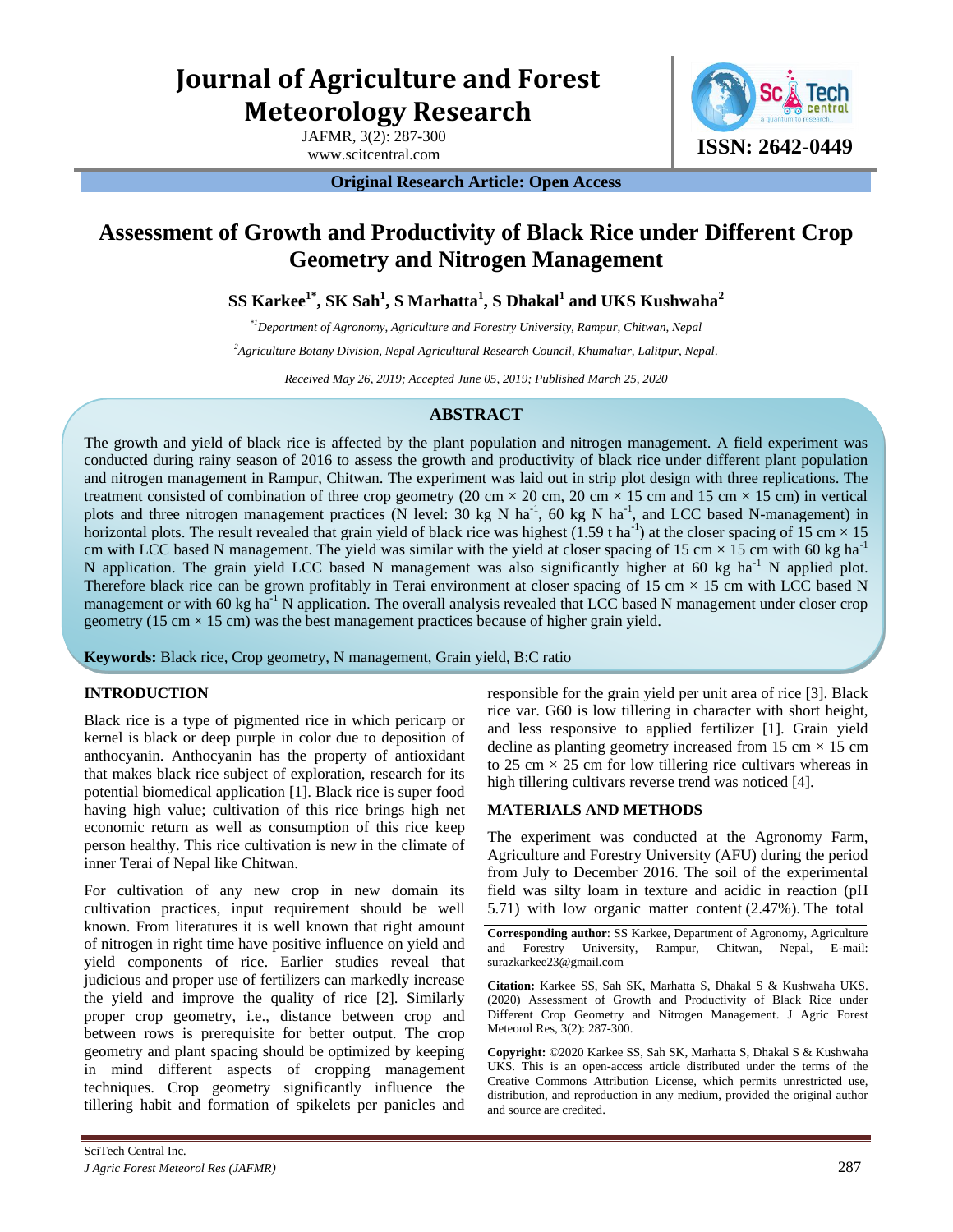nitrogen, available phosphorus and exchangeable potassium were 0.12%, 35.22 kg ha<sup>-1</sup>, 57.77 kg ha<sup>-1</sup> soil. The total rainfall during the crop season was 1707.6 mm and the relative humidity ranged from 75.0% in June and 89.7% in October. The mean Maximum temperature during the experimental period ranged from 30.84°C to 35.18°C.

The experiment was laid out in strip plot design with two factors with three replications. The horizontal factor comprised of three crop geometry (20 cm  $\times$  20 cm, 20 cm  $\times$ 15 cm and 15 cm  $\times$  15 cm) and vertical factor comprised three nitrogen management practices (30 kg N ha<sup>-1</sup>, 60 kg N  $ha<sup>-1</sup>$  and LCC based N application). The size of unit plot was  $3 \text{ m} \times 4.2 \text{ m}$ .

Black rice (var. G 60) seedlings were raised in well prepared dry seed bed. Rice seed were sown on June, 2016 with the seed rate of  $50\text{kg}$  ha<sup>-1</sup>. The nursery bed was fertilized using Urea and SSP with 2.25  $\text{g m}^2$  and 50  $\text{g m}^2$ , respectively and mulched using wheat straw. Frequent irrigation through hand watering jar was given to recover the seedling from drought. 26 old seedlings were uprooted carefully from the nursery and transplanted (2-3 seedlings/hill) on the well puddled experimental plots with three crop geometry as treatments. Full dose of phosphorous, potash and  $25 \text{ kg ha}^{-1}$ ZnSO4 were applied as basal dose. Basal doses of nitrogen were applied in 30 kg ha<sup>-1</sup> and 60 kg ha<sup>-1</sup> nitrogen treatment @ 30 kg ha-1. Remaining nitrogen dose of treatment 60 kg ha<sup>-1</sup> was applied during active tillering stage after first hand weeding. In LCC no nitrogen was applied as basal dose. First reading of LCC was done at 15 DAT the value of LCC was found below critical  $(\leq 4)$  and 30 kg ha<sup>-1</sup> nitrogen was

applied at a time. Similarly  $2<sup>nd</sup>$  split of nitrogen using LCC was applied at 36 DAT which was  $3<sup>rd</sup>$  reading of LCC. Irrigation along with other intercultural operations was done as and when required. The crop of individual plots was separately harvested at full maturity. Data on Phenology, plant height, above ground dry matter (AGDM), Leaf area index (LAI), total number tillers and effective tillers  $m^2$ , panicle length, panicle weight, number of grains/panicle, weight of 1000 grain were collected from twenty sample plants of each plot. The grain weights for each plot were recorded after proper drying in sun. The collected data were statistically analyzed and mean differences were compared by Duncan's New Multiple Range Test (DMRT).

#### **RESULTS**

#### **Biometrical observation**

**Plant height:** The plant height ranged from 51.82 cm (30 DAT) to 71.99 cm (110 DAT). Nitrogen management significantly governed the plant height at 30 DAT and 66 DAT whereas crop geometry didn't govern the plant height significantly **(Table 1)**. The highest plant height (54.44 cm) was obtained from the application of 60 kg N  $\text{ha}^{-1}$  adopting LCC based nitrogen management which was significantly higher than other nitrogen management practices 60 kg ha<sup>-1</sup>  $(50.32 \text{ cm})$  and 30 kg ha<sup>-1</sup> (50.73 cm) at 30 DAT. Similarly at 66 DAT highest plant height (71.59 cm) was recorded from application of 60 kg N  $ha^{-1}$  which was significantly higher than other nitrogen management practice *viz.* LCC based nitrogen management (69.36 cm) and nitrogen dose of 30 kg ha-1 (68.79 cm).

Table 1. Plant height (cm) of Black rice at a different date after transplanting as influenced by crop geometry and nitrogen management at Agronomy Farm, AFU, Rampur in 2015-2016.

|                                         | Plant height, cm               |           |           |                    |            |  |
|-----------------------------------------|--------------------------------|-----------|-----------|--------------------|------------|--|
| <b>Treatment</b>                        | Days after transplanting (DAT) |           |           |                    |            |  |
|                                         | 30                             | 42        | 54        | 66                 | <b>110</b> |  |
| <b>Horizontal factor: Crop geometry</b> |                                |           |           |                    |            |  |
| $20 \text{ cm} \times 20 \text{ cm}$    | 53.08                          | 62.47     | 67.98     | 71.11              | 73.56      |  |
| $20 \text{ cm} \times 15 \text{ cm}$    | 52.07                          | 63.13     | 66.81     | 70.11              | 72.10      |  |
| 15 cm $\times$ 15 cm                    | 50.36                          | 63.13     | 67.42     | 68.53              | 70.31      |  |
| LSD(0.05)                               | <b>NS</b>                      | <b>NS</b> | <b>NS</b> | <b>NS</b>          | <b>NS</b>  |  |
| $SEM \pm$                               | 1.15                           | 0.73      | 1.13      | 1.26               | 0.65       |  |
| CV(%)                                   | 3.8                            | 2.0       | 2.9       | 3.1                | 1.6        |  |
| Vertical factor: Nitrogen management    |                                |           |           |                    |            |  |
| $30 \text{ kg} \text{ ha}^{-1}$         | $50.73^{b}$                    | 62.91     | 66.08     | 68.79 b            | 70.90      |  |
| $60 \text{ kg} \text{ ha}^{-1}$         | 50.32 <sup>b</sup>             | 64.74     | 68.08     | 71.59 <sup>a</sup> | 73.78      |  |
| LCC $(60 \text{ kg ha}^{-1})$           | 54.44 <sup>a</sup>             | 61.08     | 68.04     | 69.36 <sup>b</sup> | 71.28      |  |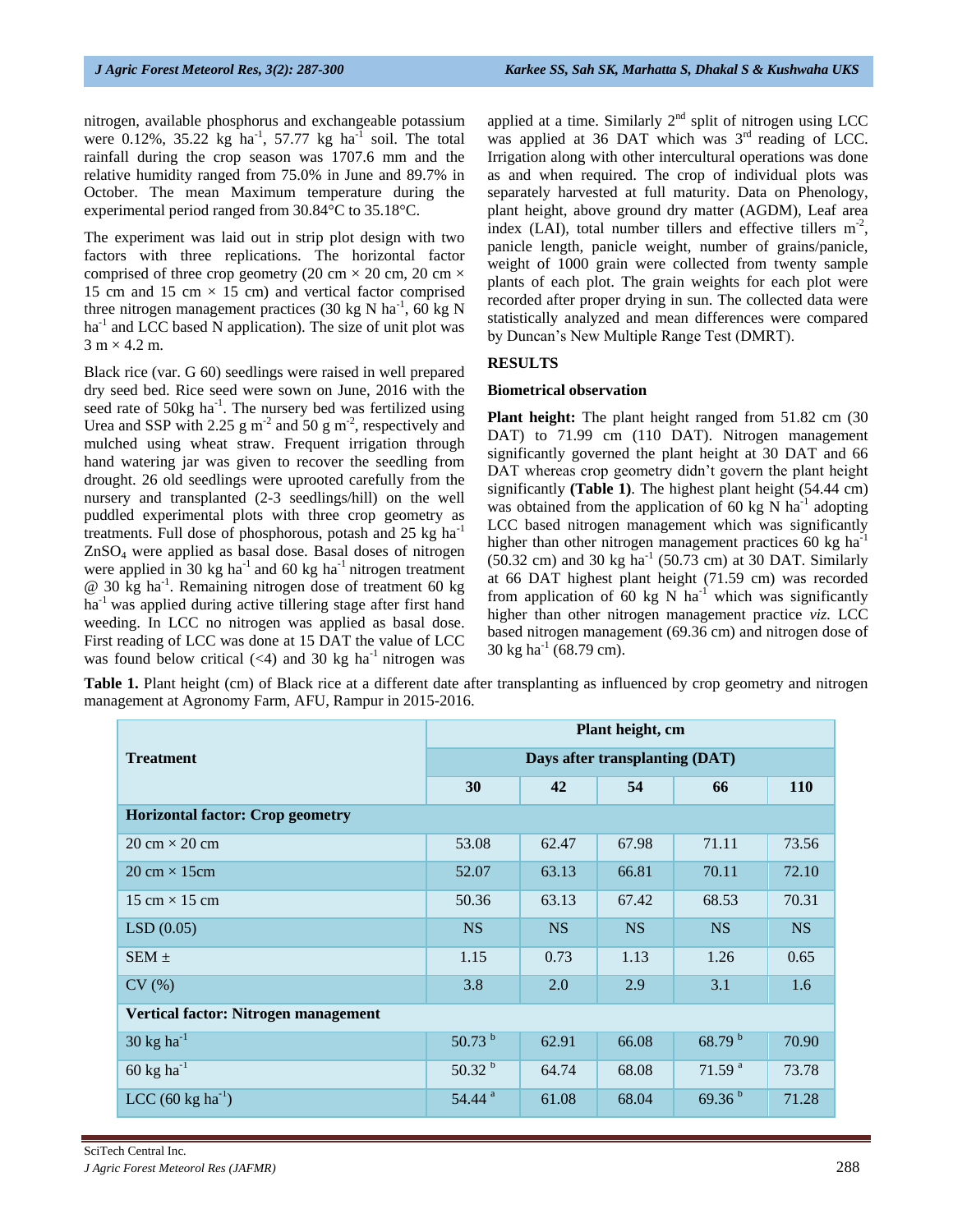| LSD(0.05)         | 1.56  | <b>NS</b> | <b>NS</b> | 1.59  | <b>NS</b> |
|-------------------|-------|-----------|-----------|-------|-----------|
| SEM $(\pm)$       | 0.40  | 1.45      | 1.10      | 0.40  | 0.66      |
| CV(%)             | 1.3   | 4.0       | 2.8       | 1.0   | 1.6       |
| <b>Grand Mean</b> | 51.83 | 62.91     | 67.40     | 69.91 | 71.99     |

*Treatment means in columns followed by common letters are not significantly different from each other based on DMR at 5% level of significance* 

**Number of tillers per square meter:** The mean number of tillers per square meter was 163.4 at 30 DAT which increased to 322 at 66 DAT and thereafter declined to 280 tillers per square meter at 110 DAT **(Table 2)**. The number of tiller  $m<sup>2</sup>$  was significantly influenced by crop geometry at 42 DAT where the highest number of tiller  $m<sup>-2</sup>$  (250.4) was obtained in close spacing of 15 cm  $\times$  15 cm and this treatment was statistically superior to wider spacing of 20 cm  $\times$  20 cm but statistically at par with 20 cm  $\times$  15 cm. Although the number of tillers  $m^{-2}$  was statistically similar

among all crop geometry at 30, 54, 66 and 110 DAT but these were remarkably higher in closer spacing 15 cm  $\times$  15 cm than wider spacing 20 cm  $\times$  20 cm at all abovementioned crop growth stages. Similarly, the number of tillers  $m<sup>2</sup>$  was significantly higher at a higher level of nitrogen 60 kg  $\text{ha}^{-1}$  at 42 DAT as compared with the lower level of nitrogen 30 kg ha<sup>-1</sup>. In general LCC based N managements had higher numbers of tillers per square meter but were statistically similar.

**Table 2.** Number of tillers per square meter of black rice at a different date after transplanting as influenced by crop geometry and nitrogen management.

| <b>Treatment</b>                        | Number of tiller per meter square |                    |           |           |            |
|-----------------------------------------|-----------------------------------|--------------------|-----------|-----------|------------|
|                                         | Days after transplanting (DAT)    |                    |           |           |            |
|                                         | 30                                | 42                 | 54        | 66        | <b>110</b> |
| <b>Horizontal factor: Crop geometry</b> |                                   |                    |           |           |            |
| $20 \text{ cm} \times 20 \text{ cm}$    | 152.9                             | 190.9 <sup>b</sup> | 266.6     | 296.6     | 278.5      |
| $20 \text{ cm} \times 15 \text{ cm}$    | 163.2                             | $220.6^{ab}$       | 304.6     | 334.6     | 279.5      |
| $15 \text{ cm} \times 15 \text{ cm}$    | 174.2                             | $250.4^a$          | 307.9     | 334.9     | 281.9      |
| LSD(0.05)                               | <b>NS</b>                         | 30.45              | <b>NS</b> | <b>NS</b> | <b>NS</b>  |
| SEM $(\pm)$                             | 8.86                              | 7.76               | 9.20      | 9.09      | 11.6       |
| CV(%)                                   | 9.4                               | 6.1                | 5.4       | 4.9       | 7.2        |
| Vertical factor: Nitrogen management    |                                   |                    |           |           |            |
| $30 \text{ kg} \text{ ha}^{-1}$         | 157.5                             | $204.8^{b}$        | 266.2     | 296.2     | 261.2      |
| $60 \text{ kg} \text{ ha}^{-1}$         | 162.5                             | $234.6^a$          | 297.7     | 327.7     | 279.4      |
| LCC $(60 \text{ kg ha}^{-1})$           | 170.3                             | $222.4^{ab}$       | 315.1     | 342.1     | 299.3      |
| LSD(0.05)                               | <b>NS</b>                         | 21.98              | <b>NS</b> | <b>NS</b> | <b>NS</b>  |
| SEM $(\pm)$                             | 10.19                             | 5.60               | 13.60     | 12.35     | 8.2        |
| CV(%)                                   | 10.8                              | 4.4                | 8.0       | 6.6       | 5.1        |
| <b>Grand Mean</b>                       | 163.4                             | 220.6              | 293.0     | 322.0     | 280.0      |

*Treatment means in columns followed by common letters are not significantly different from each other based on DMR at 5% level of significance* 

Leaf area index (LAI): The mean leaf area index was 0.99 at 30 DAT which increased to 1.47 at 66 DAT and thereafter declined to 1.38 leaf area index at 66 DAT **(Table 3)**. The LAI was significantly influenced by crop geometry at 42 DAT where the highest LAI (1.76) was obtained in the close spacing of 15 cm x 15 cm and this treatment was statistically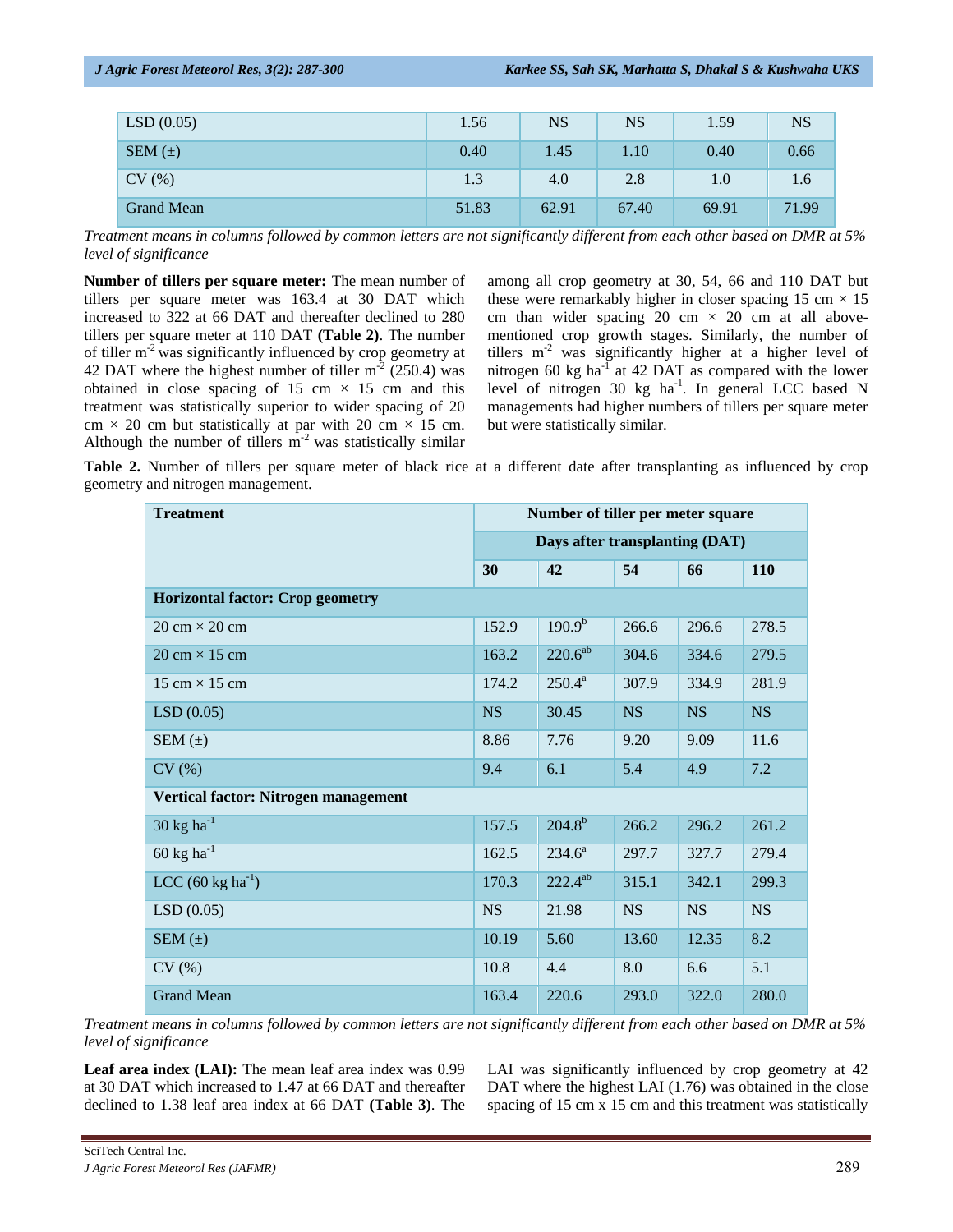superior to wider spacing of 20 cm  $\times$  20 cm and 20 cm  $\times$  15 cm. Although the Leaf area index was statistically similar among all crop geometry at 30, 54 and 66 DAT but these were remarkably higher in closer spacing  $15 \text{ cm} \times 15 \text{ cm}$ than wider spacing 20 cm  $\times$  20 cm and 20 cm  $\times$  15 cm at all above-mentioned crop growth stages. Similarly, Leaf area index was non-significantly among different nitrogen management but was found remarkably higher in a higher level of nitrogen 60 kg ha<sup>-1</sup>. In general, LCC based N management had a higher number of tillers per square meter but was statistically similar.

**Table 3.** Leaf area index (LAI) of black rice at different dates after transplanting as influenced by crop geometry and nitrogen management.

| <b>Treatment</b>                        |               | Leaf Area Index (LAI) |               |               |  |
|-----------------------------------------|---------------|-----------------------|---------------|---------------|--|
|                                         |               | Days after transplant |               |               |  |
|                                         | <b>30 DAT</b> | 42 DAT                | <b>54 DAT</b> | <b>66 DAT</b> |  |
| <b>Horizontal factor: Crop geometry</b> |               |                       |               |               |  |
| $20 \text{ cm} \times 20 \text{ cm}$    | 0.90          | $1.23^{b}$            | 1.36          | 1.35          |  |
| $20 \text{ cm} \times 15 \text{ cm}$    | 0.95          | $1.42^b$              | 1.41          | 1.39          |  |
| 15 cm $\times$ 15 cm                    | 1.13          | $1.76^{\circ}$        | 1.56          | 1.39          |  |
| LSD(0.05)                               | <b>NS</b>     | 0.26                  | <b>NS</b>     | <b>NS</b>     |  |
| SEM $(\pm)$                             | 0.06          | 0.07                  | 0.10          | 0.10          |  |
| CV(%)                                   | 10.5          | 7.9                   | 12.4          | 12.2          |  |
| Vertical factor: Nitrogen management    |               |                       |               |               |  |
| 30 kg ha $^{-1}$                        | 0.85          | 1.35                  | 1.08          | 1.08          |  |
| $60 \text{ kg} \text{ ha}^{-1}$         | 1.10          | 1.43                  | 1.56          | 1.65          |  |
| $LCC (60 kg ha-1)$                      | 1.03          | 1.64                  | 1.69          | 1.40          |  |
| LSD(0.05)                               | <b>NS</b>     | <b>NS</b>             | <b>NS</b>     | <b>NS</b>     |  |
| $SEm(\pm)$                              | 0.14          | 0.17                  | 0.14          | 0.18          |  |
| $C.V.$ (%)                              | 24.9          | 19.3                  | 16.3          | 22.0          |  |
| <b>Grand Mean</b>                       | 0.99          | 1.47                  | 1.44          | 1.38          |  |

*Treatment means in columns followed by common letters are not significantly different from each other based on DMR at 5% level of significance* 

The LAI of black rice at 42 DAT was significantly influenced by the interaction between crop geometry and N management **(Table 4)**. The highest LAI (1.99) at 42 DAT was obtained at a closer spacing  $(15 \text{ cm} \times 15 \text{ cm})$  with LCC based N management. This treatment was statistically similar with 15 cm  $\times$  15 cm with 30 kg ha<sup>-1</sup> N followed by 20 cm  $\times$  15 cm with 30 and 60 kg ha<sup>-1</sup> N and superior to all other treatments. The LAI at 42 DAT were lower at a wider spacing of 20 cm  $\times$  20 cm with 30, 60 kg ha<sup>-1</sup> N and LCC based nitrogen management.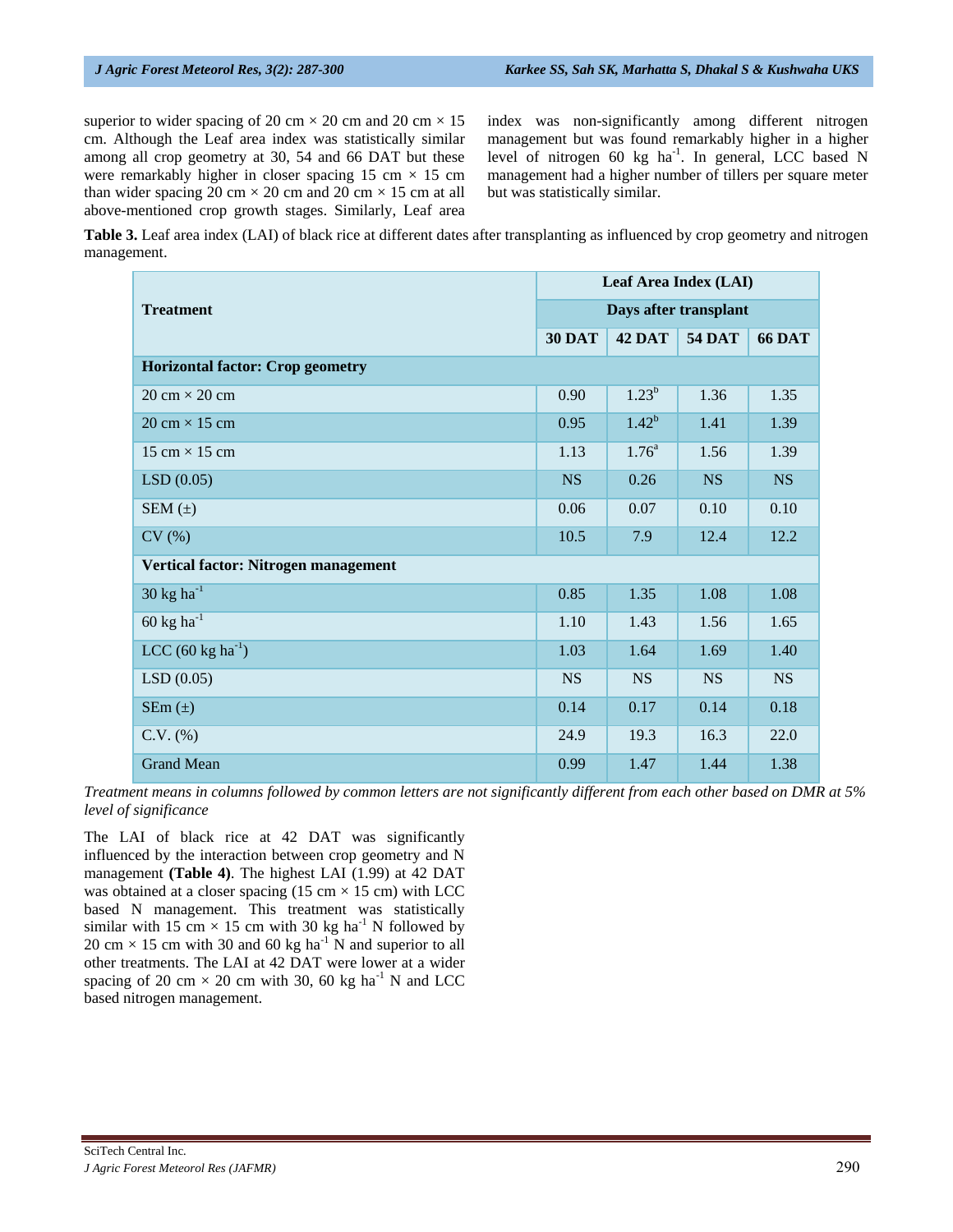**Table 4.** LAI of black rice at 42 DAT as influenced by the interaction between crop geometry and N management.

|                                 | Leaf Area Index (LAI) at 42 DAT                                              |                       |                                      |  |  |
|---------------------------------|------------------------------------------------------------------------------|-----------------------|--------------------------------------|--|--|
| Nitrogen management practices   | <b>Crop geometry</b>                                                         |                       |                                      |  |  |
|                                 | $20 \text{ cm} \times 20 \text{ cm}$<br>$20 \text{ cm} \times 15 \text{ cm}$ |                       | $15 \text{ cm} \times 15 \text{ cm}$ |  |  |
| $30 \text{ kg} \text{ ha}^{-1}$ | 1.21 <sup>cd</sup>                                                           | $1.52$ <sup>abc</sup> | $1.86^{ab}$                          |  |  |
| 60 kg ha <sup>-1</sup>          | 1.08 <sup>cd</sup>                                                           | $1.77^{ab}$           | 1.43 <sup>bcd</sup>                  |  |  |
| $LCC (60 kg ha^{-1})$           | $1.40^{bcd}$                                                                 | $0.99^d$              | $1.99^{\rm a}$                       |  |  |

*Treatment means in columns followed by common letters are not significantly different from each other based on DMR at 5% level of significance* 

#### **Yield attributing characters of black rice as influenced by crop geometry and nitrogen dose**

**Effective tillers per square meter:** The mean ET m<sup>-2</sup> was 194.7 in the experiment and was significantly influenced by crop geometry but not by nitrogen management **(Table 5)**. The highest number of  $ET \text{ m}^2$  (227.9) was obtained at a closer spacing of 15 cm  $\times$  15 cm. This treatment was statistically similar with (188 ET  $m<sup>-2</sup>$ ) crop geometry 20 cm  $\times$  15 cm but superior to 20 cm  $\times$  20 cm (167.3 ET m<sup>-2</sup>). The ET  $m<sup>-2</sup>$  increased with closer spacing. The ET  $m<sup>-2</sup>$  due to N management were statistically similar among the treatments but it showed the remarkably increasing number of ET m<sup>-2</sup> with increased dose; at 30 kg ha<sup>-1</sup> (177.5 ET m<sup>-2</sup>), 60 kg ha<sup>-1</sup>  $(183 \text{ ET m}^{-2})$  of N and LCC based N management  $(223.6 \text{ ET m}^{-2})$  $m^{-2}$ ).

**Panicle length:** The mean panicle length in the experiment was 16.05 cm. The panicle length was significantly influenced by nitrogen dose but the effect of crop geometry and interaction among treatments on panicle was found as par **(Table 5)**. The panicle length (16.6 cm) of Black rice was significantly higher at nitrogen dose applied at the rate of 60 kg ha<sup>-1</sup> as compared with nitrogen dose 30 kg ha<sup>-1</sup> (15.5 cm) and statically similar (16.1 cm) with nitrogen dose 60 kg  $ha^{-1}$  applied using LCC. Similarly, there was nonsignificant effect on panicle length due to crop geometry. Relatively longer panicle of Black rice (16.5 cm) was recorded with a spacing of 15 cm  $\times$  15 cm whereas relatively shorter panicle (15.7 cm) was recorded with spacing 20 cm  $\times$ 15 cm.

**Panicle weight:** The mean panicle weight in the experiment was 0.99 g. The panicle weight was significantly influenced by nitrogen dose but the effect of crop geometry and interaction among treatments on panicle weight was found

as par **(Table 5)**. The panicle weight (1.038 g) of Black rice was significantly higher at nitrogen dose applied at the rate of 60 kg ha<sup>-1</sup>as compared with nitrogen dose 30 kg ha<sup>-1</sup> (0.93) g) and statically similar  $(1.04 \text{ g})$  with nitrogen dose 60 kg ha<sup>1</sup> applied using LCC.

**Filled grain per panicle:** The mean filled grain per panicle of Black rice was 34.9 **(Table 5)**. The filled grain per panicle was significantly influenced by nitrogen dose. Maximum number of filled grain (36.2) were found when nitrogen was applied at the rate of 60 kg ha<sup>-1</sup>using leaf color chart and lowest number (32.6) were observed with nitrogen dose 30 kg ha<sup>-1</sup> but number of filled grain per panicle  $(35.8)$  were statistically at par with maximum number (36.2) when dose of nitrogen is applied at the rate of 60 kg ha<sup>-1</sup> adopting split method. Similarly, the effect of crop geometry and interaction of crop geometry and nitrogen management were found non-significant. But relatively maximum number (38.5) of filled grains were observed at a spacing of 15 cm  $\times$ 15 cm followed by (33.7) in 20 cm  $\times$  20 cm and lowest  $(32.4)$  in 20 cm  $\times$  15 cm.

**Thousand grain weight:** The average thousand grain weight (TGW) during the experiment was observed to be 19.73 g **(Table 5)**. Thousand grain weight (TGW) of Black rice was not significantly influenced by factors like crop geometry, Nitrogen management and their interaction.

**Sterility percentage:** The mean sterility percentage of black rice was 24.47% **(Table 5)**. The different level of nitrogen, different crop geometry, and their interaction didn't significantly influence the sterility percentage but it ranged from 40.70% to 34.52% in the context of crop geometry whereas in case of nitrogen dose it ranges 38.25% to 37.20%.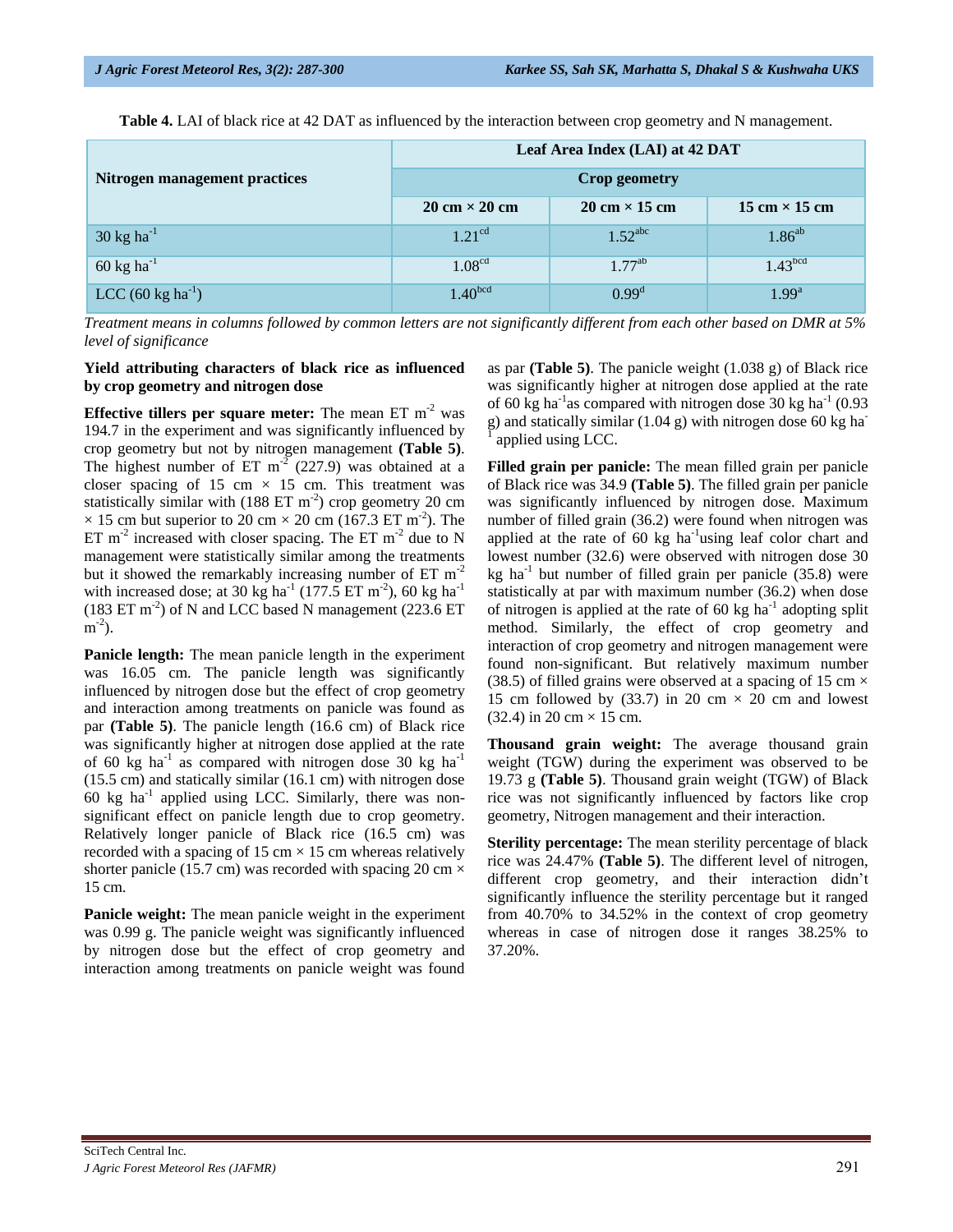| <b>Treatments</b>                       | <b>Effective</b><br>tiller/ $m^2$ | Panicle<br>Length | <b>Filled</b><br>Grain/panicle | 1000 grain<br>Weight | <b>Sterility</b><br>(%) |  |  |
|-----------------------------------------|-----------------------------------|-------------------|--------------------------------|----------------------|-------------------------|--|--|
| <b>Horizontal factor: Crop geometry</b> |                                   |                   |                                |                      |                         |  |  |
| $20 \text{ cm} \times 20 \text{ cm}$    | $167.3^{b}$                       | 15.95             | 33.7                           | 19.52                | 38.12                   |  |  |
| $20 \text{ cm} \times 15 \text{ cm}$    | $188.9^{ab}$                      | 15.65             | 32.4                           | 19.70                | 40.70                   |  |  |
| 15 cm $\times$ 15 cm                    | 227.9 <sup>a</sup>                | 16.54             | 38.5                           | 19.97                | 34.52                   |  |  |
| LSD(0.05)                               | 43.70                             | <b>NS</b>         | <b>NS</b>                      | <b>NS</b>            | <b>NS</b>               |  |  |
| SEM $\pm$                               | 11.13                             | 0.24              | 2.25                           | 0.14                 | 1.99                    |  |  |
| CV(%)                                   | 9.9                               | 2.6               | 11.2                           | 1.3                  | 9.1                     |  |  |
| Vertical factor: Nitrogen management    |                                   |                   |                                |                      |                         |  |  |
| $30$ Kg ha <sup>-1</sup>                | 177.5                             | $15.45^{b}$       | $32.6^{b}$                     | 19.58                | 38.25                   |  |  |
| $60$ Kg ha $^{-1}$                      | 183.0                             | $16.59^{a}$       | $35.8^{a}$                     | 19.55                | 37.89                   |  |  |
| LCC $(60 \text{ Kg ha}^{-1})$           | 223.6                             | $16.10^{ab}$      | $36.2^{\rm a}$                 | 20.06                | 37.20                   |  |  |
| LSD(0.05)                               | <b>NS</b>                         | 0.67              | 1.99                           | <b>NS</b>            | <b>NS</b>               |  |  |
| SEM $(\pm)$                             | 17.11                             | 0.17              | 0.51                           | 0.30                 | 1.18                    |  |  |
| CV(%)                                   | 15.2                              | 1.8               | 2.5                            | 2.6                  | 5.4                     |  |  |
| <b>Grand Mean</b>                       | 194.7                             | 16.05             | 34.9                           | 19.73                | 37.78                   |  |  |

**Table 5.** Yield attributing characters of black rice as influenced by crop geometry and nitrogen management.

*Treatment means in columns followed by common letters are not significantly different from each other based on DMR at 5% level of significance* 

#### **Grain yield, straw yield and harvest index of black rice as influenced by crop geometry and nitrogen dose**

**Grain yield (t ha<sup>1</sup>):** The mean grain yield of Black rice in the experiment was  $1.1$  t ha<sup>-1</sup>. The grain yield of black rice was significantly influenced by crop geometry as well as nitrogen dose and also due to their interaction **(Table 6)**. The grain yield  $(1.36 \text{ t} \text{ ha}^{-1})$  of black rice was significantly higher at 15 cm  $\times$  15 cm spacing as compared with 20 cm  $\times$  20 cm  $(0.97 \text{ t ha}^{-1})$  and 20 cm  $\times$  15cm  $(1.06 \text{ t ha}^{-1})$  spacing **(Figure**) **1**). The grain yield at 20 cm  $\times$  20 cm and 20 cm  $\times$  15 cm were statically similar with each other. Similarly, the grain yield at LCC based N management was the highest (1.29 t ha<sup>-1</sup>) and it was significantly higher than N dose 30 kg ha<sup>-1</sup>  $(0.97t \text{ ha}^{-1})$  and 60 kg ha<sup>-1</sup>  $(1.14 \text{ t} \text{ ha}^{-1})$  (**Figure 1**). The grain yield at N dose  $60 \text{ kg}$  ha<sup>-1</sup> was significantly higher than grain yield of black rice at 30 kg ha<sup>-1</sup> N application.



**Figure 1.** Grain yield (t ha<sup>-1</sup>) of black rice as influenced by crop geometry and N management, respectively.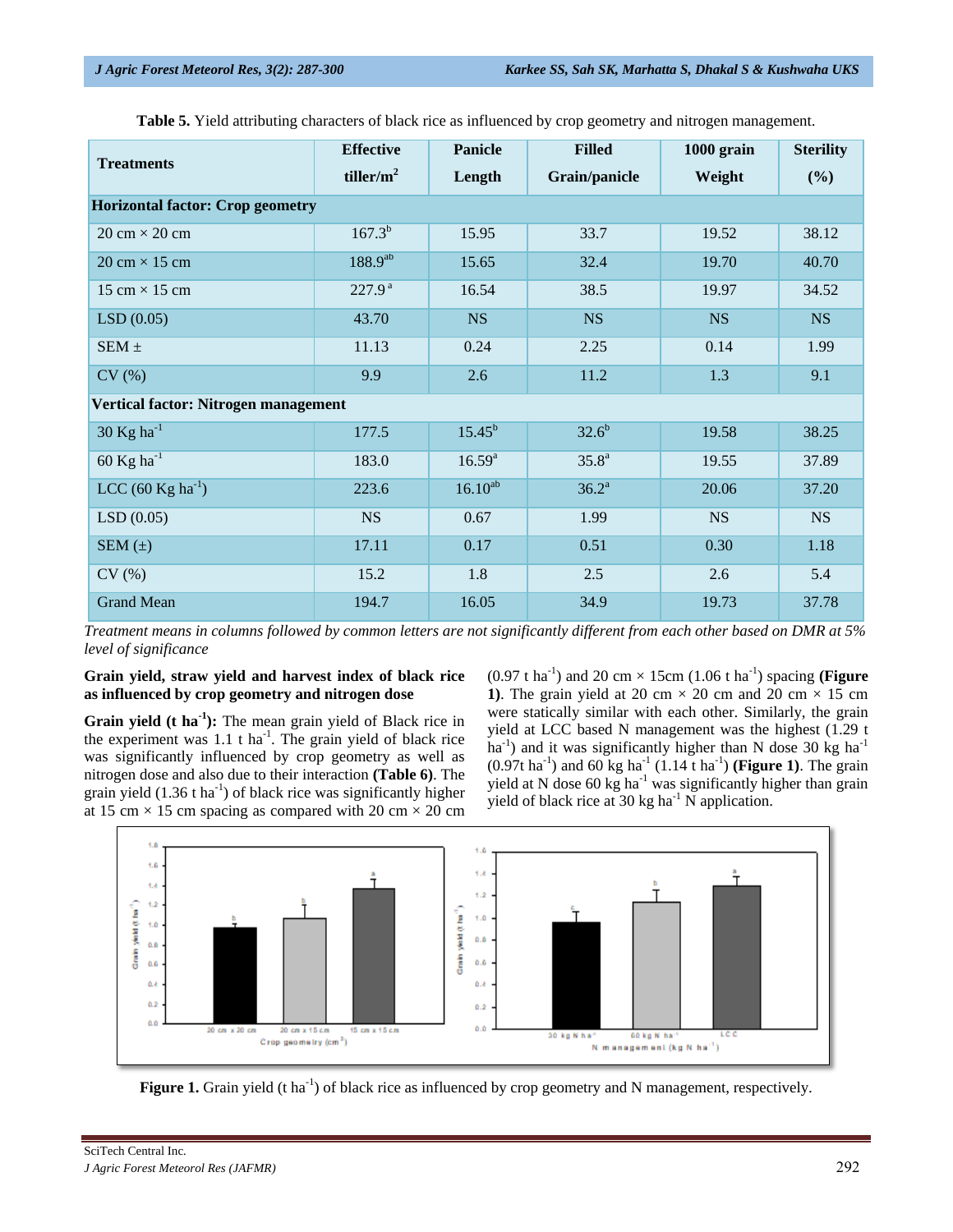**Relationship between yields attributes and grain yield:**  Grain yield obtained was significantly associated with the number of effective tillers per meter square (r=0.673<sup>\*\*)</sup> in the crop geometry **(Figure 2)**. Effective tiller had 44.31% determination on grain yield **(Figure 2A)**. Similarly, grain

yield was significantly associated with a number of grain panicle (0.681\*\*), Panicle length (0.701\*\*) on nitrogen management practices and their determination on grain yield as 47.8% and 51.5%, respectively.



**Figure 2.** Relationship between yield and yield attributing characters of black rice as influenced by crop geometry and nitrogen management.

Effective tillers were significantly associated with tiller numbers at 30DAT ( $r=0.467^*$ ), 42DAT( $r=0.532^{**}$ ) and AGDM at 54DAT (r=0.396\*). Similarly Panicle length was significantly associated with tiller numbers at 42 DAT( $r=0.437^*$ ), LAI at 54 DAT( $r=0.382^*$ ) and 66 DAT( $r=0.562**$ ), AGDM at 66 DAT( $r=0.573**$ ). Filled grain per panicle was significantly associated with panicle length (0.827\*\*).

**Straw yield:** The mean straw yield of Black rice in the experiment was  $3.04$  t ha<sup>-1</sup>. The straw yield of Black rice was not significantly influenced by crop geometry as well as nitrogen management also not due to their interaction **(Table 6).** Though there is no significant effect among treatments but straw yield increases as nitrogen dose goes on increasing. Maximum straw yield  $(3.3 \text{ t} \text{ ha}^{-1})$  was found in N dose 60 kg ha<sup>-1</sup> applied using LCC followed by 60 kg ha<sup>-1</sup> and least  $(2.8t \text{ ha}^{-1})$  was found in N dose 30 kg ha<sup>-1</sup>. Similarly, the straw yield was not significantly affected by

crop geometry but it goes on increasing as the spacing between crops and rows goes on decreasing. Maximum yield  $(3.3 \text{ tha}^{-1})$  was observed in spacing 15 cm  $\times$  15 cm followed  $(3.1 \text{ tha}^{-1})$  by 20 cm  $\times$  15 cm and least  $(2.7 \text{ tha}^{-1})$  was found in 20 cm  $\times$  20 cm.

**Harvest index:** The harvest index of Black rice in the experiment was 23.99%. The Harvest index of Black rice was not significantly influenced by crop geometry as well as nitrogen management **(Table 6)**. Though there is no significant difference among treatments but HI increases as nitrogen dose goes on increasing. Maximum HI (25.07%) was found in N dose  $60 \text{ kg}$  ha<sup>-1</sup> applied using LCC followed by 60 kg ha<sup>-1</sup> and least (22.86%) was found in N dose 30 kg ha<sup>-1</sup>. Similarly, the HI was not significantly affected by crop geometry but maximum HI (25.76%) was observed in spacing 15 cm  $\times$  15 cm followed (23.42%) by 20 cm  $\times$  20 cm and least (22.78%) was found in 20 cm  $\times$  15 cm.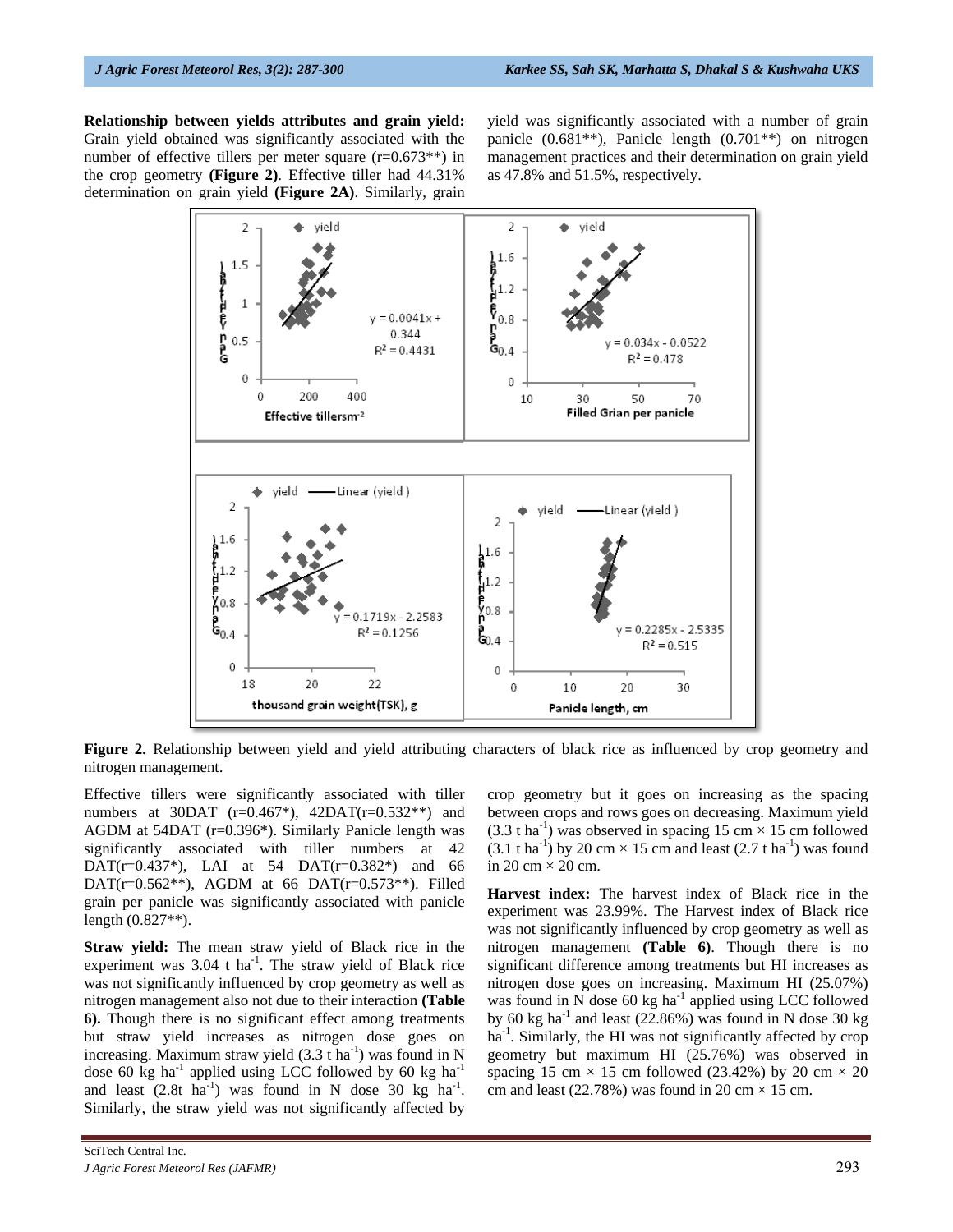**Table 6.** Grain yield, straw yield and harvest index of black rice as influenced by crop geometry and nitrogen management.

| <b>Treatment</b>                     | Yield $(t \, ha^{-1})$ |                    |                       |  |  |  |  |
|--------------------------------------|------------------------|--------------------|-----------------------|--|--|--|--|
|                                      | <b>Grain yield</b>     | <b>Straw yield</b> | Harvest index $(\% )$ |  |  |  |  |
| Horizontal factor: Crop geometry     |                        |                    |                       |  |  |  |  |
| $20 \text{ cm} \times 20 \text{ cm}$ | $0.97^{b}$             | 2.73               | 23.42                 |  |  |  |  |
| $20 \text{ cm} \times 15 \text{ cm}$ | $1.06^{\rm b}$         | 3.07               | 22.78                 |  |  |  |  |
| 15 cm $\times$ 15 cm                 | $1.36^{\circ}$         | 3.33               | 25.76                 |  |  |  |  |
| LSD(0.05)                            | 0.23                   | <b>NS</b>          | <b>NS</b>             |  |  |  |  |
| SEM $(\pm)$                          | 0.06                   | 0.14               | 0.57                  |  |  |  |  |
| CV(%)                                | 9.0                    | 7.7                | 5.7                   |  |  |  |  |
| Vertical factor: Nitrogen management |                        |                    |                       |  |  |  |  |
| $30 \text{ kg} \text{ ha}^{-1}$      | 0.97 <sup>c</sup>      | 2.82               | 22.86                 |  |  |  |  |
| $60 \text{ kg ha}^{-1}$              | $1.14^{b}$             | 3.03               | 24.03                 |  |  |  |  |
| LCC $(60 \text{ kg ha}^{-1})$        | $1.29^{\rm a}$         | 3.27               | 25.07                 |  |  |  |  |
| LSD(0.05)                            | 0.12                   | <b>NS</b>          | NS                    |  |  |  |  |
| SEM $\pm$                            | 0.03                   | 0.14               | 0.79                  |  |  |  |  |
| CV(%)                                | 4.9                    | 7.9                | 4.1                   |  |  |  |  |
| Grand mean                           | 1.12                   | 3.04               | 23.99                 |  |  |  |  |

*Treatment means in columns followed by common letters are not significantly different from each other based on DMR at 5% level of significance* 

The grain yield of Black rice was significantly influenced by the interaction between crop geometry and N management **(Figure 3).** The highest grain yield  $(1.59 \text{ tha}^{-1})$  was obtained at a closer spacing (15 cm  $\times$  15 cm) with LCC based management. This treatment was statistically similar with 15

cm  $\times$  15 cm with 60 kg N ha<sup>-1</sup> followed by 20 cm  $\times$  20 cm with LCC based N and superior to all other treatments. The grain yields were lower at a wider spacing of  $20 \text{ cm} \times 20 \text{ cm}$ with 30 and 60 kg ha<sup>-1</sup> N.



**Figure 3.** Grain yield of black rice as influenced by the interaction between crop geometry and N management at in 2015- 2016.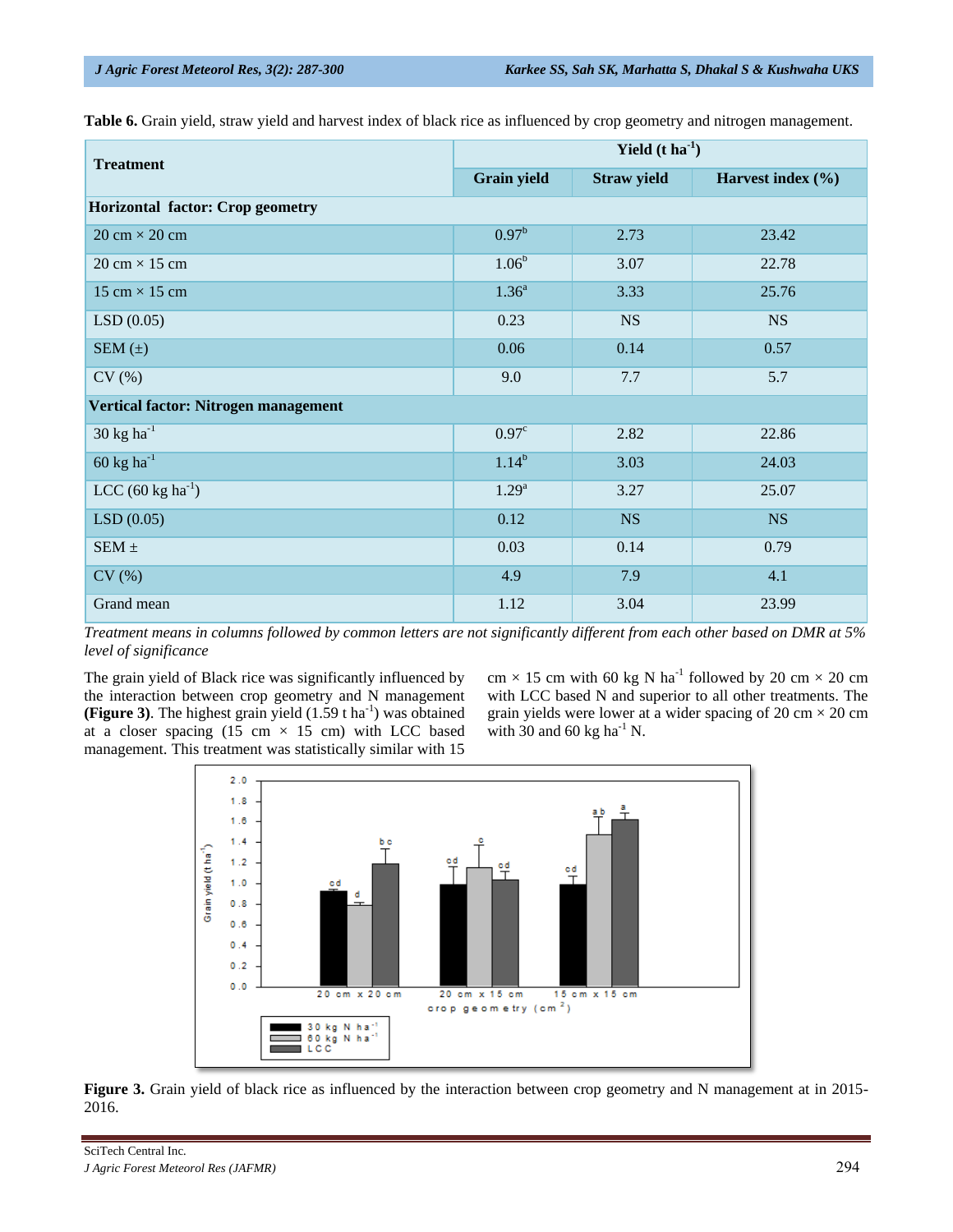**Nitrogen uptake in black rice:** A Product of dry matter produced by the plant and nutrient content is called the nitrogen uptake by the plant. Nitrogen uptake generally parallels dry matter. Thus on an average, partitioning of nitrogen in straw, grain of Black rice was  $31.5 \text{ kg ha}^{-1}$  and 14.42 kg  $ha^{-1}$ , respectively.

**Straw nitrogen uptake:** The mean Straw nitrogen uptake  $(SNU)$  was observed 31.5 t ha<sup>-1</sup> and was found nonsignificant difference among the tested treatments at 5% level of significance (**Table 7**). The maximum  $(35.3 \text{ kg ha}^{-1})$ straw nitrogen uptake was observed in spacing 15 cm  $\times$  15 cm and minimum (25.9 kg ha<sup>-1</sup>) in 20 cm  $\times$  20 cm spacing. Similarly in case of nitrogen management maximum (34.6 kg ha<sup>-1</sup>) was recorded in 60 kg ha<sup>-1</sup> nitrogen dose applied using LCC and minimum  $(28.3 \text{ kg} \text{ ha}^{-1})$  straw nitrogen uptake was observed when nitrogen applied at the rate of 30  $\overline{\text{kg}}$  ha<sup>-1</sup>.

**Grain nitrogen uptake:** The mean grain nitrogen uptake of Black rice in the experiment was  $14.42$  t ha<sup>-1</sup>. The grain nitrogen uptake of Black rice was significantly influenced by nitrogen management and interaction between crop geometry and nitrogen management but not due to crop geometry **(Table 7)**.

The grain nitrogen uptake  $(16.20 \text{ kg ha}^{-1})$  of Black rice was significantly higher at nitrogen dose of 60 kg  $ha^{-1}$  applied using LCC as compared with nitrogen dose 30 kg ha<sup>-1</sup> (11.86) kg ha<sup>-1</sup>). The grain nitrogen uptake  $(16.20 \text{ kg ha}^{-1})$  at 60 kg  $ha^{-1}$  applied using LCC and at nitrogen dose, 60 kg  $ha^{-1}$ applied by splitting  $(15.21 \text{ kg ha}^{-1})$  was statically similar to each other. Similarly the grain nitrogen uptake (16.58 kg ha<sup>-</sup> <sup>1</sup>) at spacing 15 cm  $\times$  15 cm was relatively higher than at spacing 20 cm  $\times$  15 cm (14.46 kg ha<sup>-1</sup>) and 15 cm  $\times$  15 cm  $(12.22 \text{ kg ha}^{-1})$ .

**Total nitrogen uptake:** The average total N uptake was 45.9 kg ha<sup>-1</sup> and ranged from 40.1 to 50.7 kg ha<sup>-1</sup>. Total N uptake was significantly influenced by the nutrient management not by the crop geometry **(Table 7)**. The crop geometry 15 cm  $\times$  15 cm had slightly higher total nitrogen uptake followed by 20 cm  $\times$  15cm and least in 20 cm  $\times$  20 cm. Similar total nitrogen uptake was highest  $(50.7 \text{ kg ha}^{-1})$ for LCC based nitrogen management followed by nitrogen dose of 60 kg ha<sup>-1</sup> (46.8 kg ha<sup>-1</sup>) which was statically at par with LCC based nitrogen management and least (40.1 kg ha<sup>-</sup> <sup>1</sup>) was found in nitrogen dose of 30 kg ha<sup>-1</sup>.

**Table 7.** Grain nitrogen uptake (kg ha<sup>-1</sup>), Straw nitrogen uptake (kg ha<sup>-1</sup>) and total nitrogen uptake (kg ha<sup>-1</sup>) as influenced by crop geometry and nitrogen management at Agronomy farm, AFU, Rampur in 2015-2016.

|                                         | Nitrogen Uptake ( $kg \, ha^{-1}$ ) |                             |                                |  |  |  |  |  |
|-----------------------------------------|-------------------------------------|-----------------------------|--------------------------------|--|--|--|--|--|
| <b>Treatment</b>                        | Straw nitrogen uptake               | Grain nitrogen uptake (GNU) | Total Nitrogen uptake (TNU) kg |  |  |  |  |  |
|                                         | $(SNU)$ kg ha <sup>-1</sup>         | $kg ha^{-1}$                | $ha^{-1}$                      |  |  |  |  |  |
| <b>Horizontal factor: Crop geometry</b> |                                     |                             |                                |  |  |  |  |  |
| $20 \text{ cm} \times 20 \text{ cm}$    | 25.9                                | 12.22                       | 38.2                           |  |  |  |  |  |
| $20 \text{ cm} \times 15 \text{ cm}$    | 33.1                                | 14.46                       | 47.6                           |  |  |  |  |  |
| 15 cm $\times$ 15 cm                    | 35.3                                | 16.58                       | 51.9                           |  |  |  |  |  |
| LSD(0.05)                               | <b>NS</b>                           | <b>Ns</b>                   | <b>NS</b>                      |  |  |  |  |  |
| SEM $(\pm)$                             | 2.18                                | 1.27                        | 3.11                           |  |  |  |  |  |
| CV(%)                                   | 12.0                                | 15.3                        | 11.7                           |  |  |  |  |  |
| Vertical factor: Nitrogen management    |                                     |                             |                                |  |  |  |  |  |
| 30 $Kg$ ha <sup>-1</sup>                | 28.3                                | $11.86^{b}$                 | $40.1^{b}$                     |  |  |  |  |  |
| $60$ Kg ha <sup>-1</sup>                | 31.6                                | $15.21^a$                   | $46.8^{ab}$                    |  |  |  |  |  |
| $LCC (60 Kg ha-1)$                      | 34.5                                | $16.20^a$                   | $50.7^{\rm a}$                 |  |  |  |  |  |
| LSD(0.05)                               | <b>NS</b>                           | 2.35                        | 6.86                           |  |  |  |  |  |
| SEM $(\pm)$                             | 1.30                                | 0.60                        | 1.75                           |  |  |  |  |  |
| CV(%)                                   | 7.1                                 | 7.2                         | 6.6                            |  |  |  |  |  |
| Grand mean                              | 31.5                                | 14.42                       | 45.9                           |  |  |  |  |  |

*Treatment means in columns followed by common letters are not significantly different from each other based on DMR at 5% level of significance*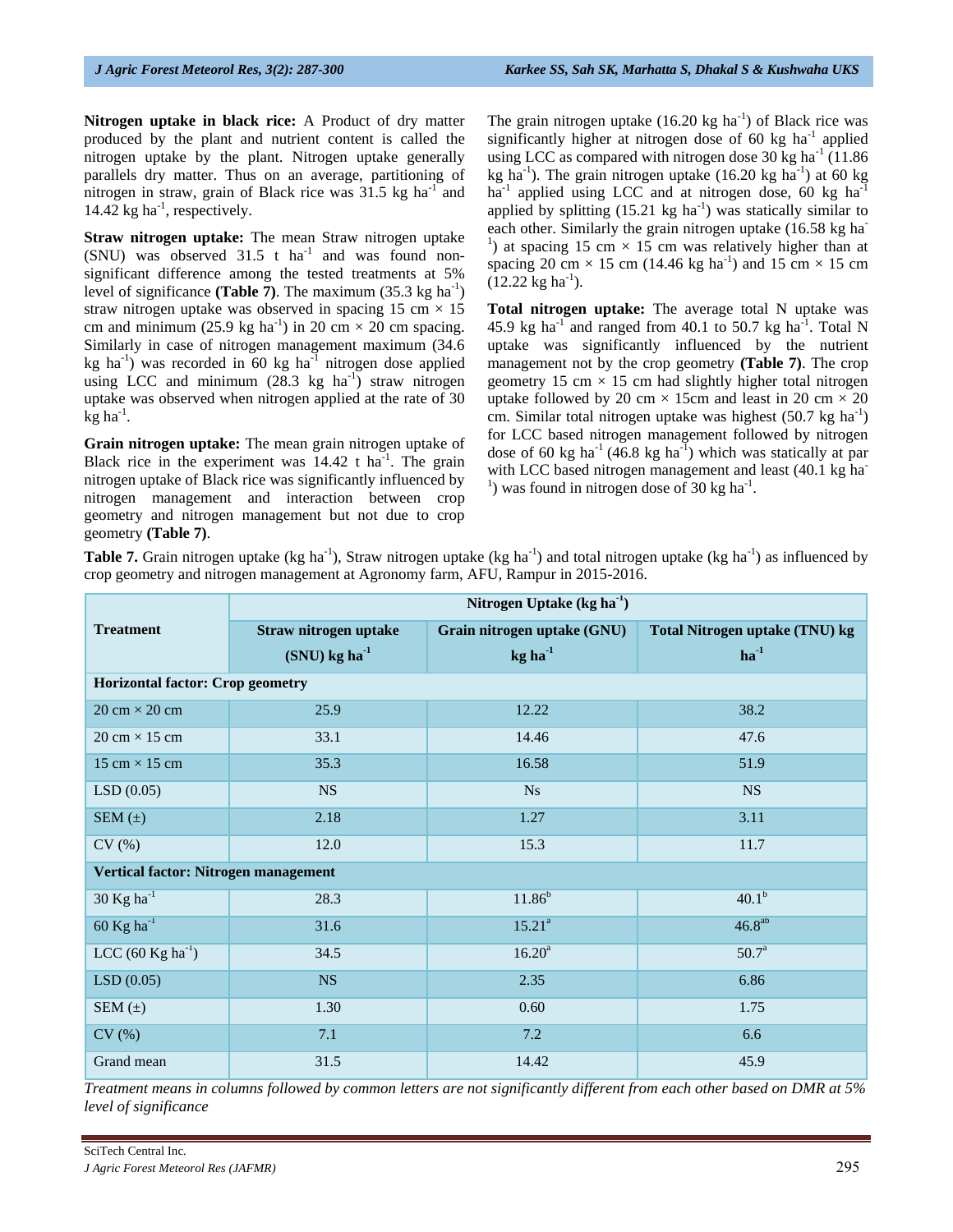The GNU was significantly influenced by the interaction between crop geometry and nitrogen management practices **(Table 8)**. The highest GNU  $(21.21 \text{ kg ha}^{-1})$  was obtained at a closer spacing (15 cm  $\times$  15 cm) with LCC based management. This treatment was statistically similar with 15 cm  $\times$  15 cm with 60 kg N ha<sup>-1</sup> followed by 20 cm  $\times$  15 cm with 60 kg N ha $^{-1}$  and superior to all other treatments. The GNU was lower at a wider spacing of 20 cm  $\times$  20 cm with 30 and 60 kg ha<sup>-1</sup> N.

**Table 8.** GNU of black rice as influenced by the interaction between crop geometry and N management at Agronomy farm, AFU, Rampur in 2015-2016.

|                                 | $GNU$ (kg ha <sup>-1</sup> )         |                                      |                      |  |  |
|---------------------------------|--------------------------------------|--------------------------------------|----------------------|--|--|
| Nitrogen management practices   | <b>Crop geometry</b>                 |                                      |                      |  |  |
|                                 | $20 \text{ cm} \times 20 \text{ cm}$ | $20 \text{ cm} \times 15 \text{ cm}$ | 15 cm $\times$ 15 cm |  |  |
| $30 \text{ kg} \text{ ha}^{-1}$ | $11.98^d$                            | $12.68^{cd}$                         | $10.06^d$            |  |  |
| 60 kg ha $^{-1}$                | 9.99 <sup>d</sup>                    | $17.17^{abc}$                        | $18.48^{ab}$         |  |  |
| $LCC (60 kg ha^{-1})$           | 14.69 <sup>bcd</sup>                 | $13.53^{cd}$                         | 21.21 <sup>a</sup>   |  |  |

#### **Nitrogen use efficiency:**

**Partial factor productivity - Nitrogen (PFP-N):** Partial factor productivity was significantly influenced by different nitrogen management practices **(Table 9)**. Nitrogen management with the rate of 30 kg  $ha^{-1}$  (27.75) was significantly higher nitrogen rate of 60 kg ha<sup>-1</sup> (16.38) and nitrogen applied using LCC (18.44). But the partial factor productivity was not influenced by different crop geometry; comparatively higher partial factor productivity was observed in narrow spacing (15 cm  $\times$  15 cm) as compared to other.

**Table 9.** Nitrogen use efficiency of black rice as influenced by crop geometry and nitrogen management at Agronomy farm, AFU, Rampur in 2015-2016.

|                                      | <b>Nitrogen Use Efficiency</b>                             |                                           |                                 |  |  |  |
|--------------------------------------|------------------------------------------------------------|-------------------------------------------|---------------------------------|--|--|--|
| <b>Treatment</b>                     | Partial factor productivity of<br>applied nitrogen (PFP-N) | <b>Nitrogen Efficiency Ratio</b><br>(NER) | <b>Internal Efficiency (IE)</b> |  |  |  |
| Horizontal factor: crop geometry     |                                                            |                                           |                                 |  |  |  |
| $20 \text{ cm} \times 20 \text{ cm}$ | 18.34                                                      | 94.6                                      | 21.96                           |  |  |  |
| $20 \text{ cm} \times 15 \text{ cm}$ | 19.98                                                      | 85.0                                      | 19.31                           |  |  |  |
| 15 cm $\times$ 15 cm                 | 24.26                                                      | 89.1                                      | 22.71                           |  |  |  |
| LSD(0.05)                            | <b>NS</b>                                                  | <b>NS</b>                                 | <b>NS</b>                       |  |  |  |
| SEM $(\pm)$                          | 1.22                                                       | 5.37                                      | 0.82                            |  |  |  |
| CV(%)                                | 10.1                                                       | 10.4                                      | 6.7                             |  |  |  |
| Vertical factor: Nitrogen management |                                                            |                                           |                                 |  |  |  |
| $30 \text{ kg} \text{ ha}^{-1}$      | 27.75 a                                                    | 93.7                                      | 21.41                           |  |  |  |
| $60 \text{ kg ha}^{-1}$              | 16.38 b                                                    | 86.6                                      | 20.71                           |  |  |  |
| LCC $(60 \text{ kg ha}^{-1})$        | 18.44 b                                                    | 88.5                                      | 21.87                           |  |  |  |
| LSD(0.05)                            | 3.20                                                       | <b>NS</b>                                 | <b>NS</b>                       |  |  |  |
| SEM $(\pm)$                          | 0.82                                                       | 4.69                                      | 0.72                            |  |  |  |
| CV(%)                                | 6.8                                                        | 9.1                                       | 5.8                             |  |  |  |
| Grand mean                           | 20.86                                                      | 89.6                                      | 21.33                           |  |  |  |

*Treatment means in columns followed by common letters are not significantly different from each other based on DMR at 5% level of significance*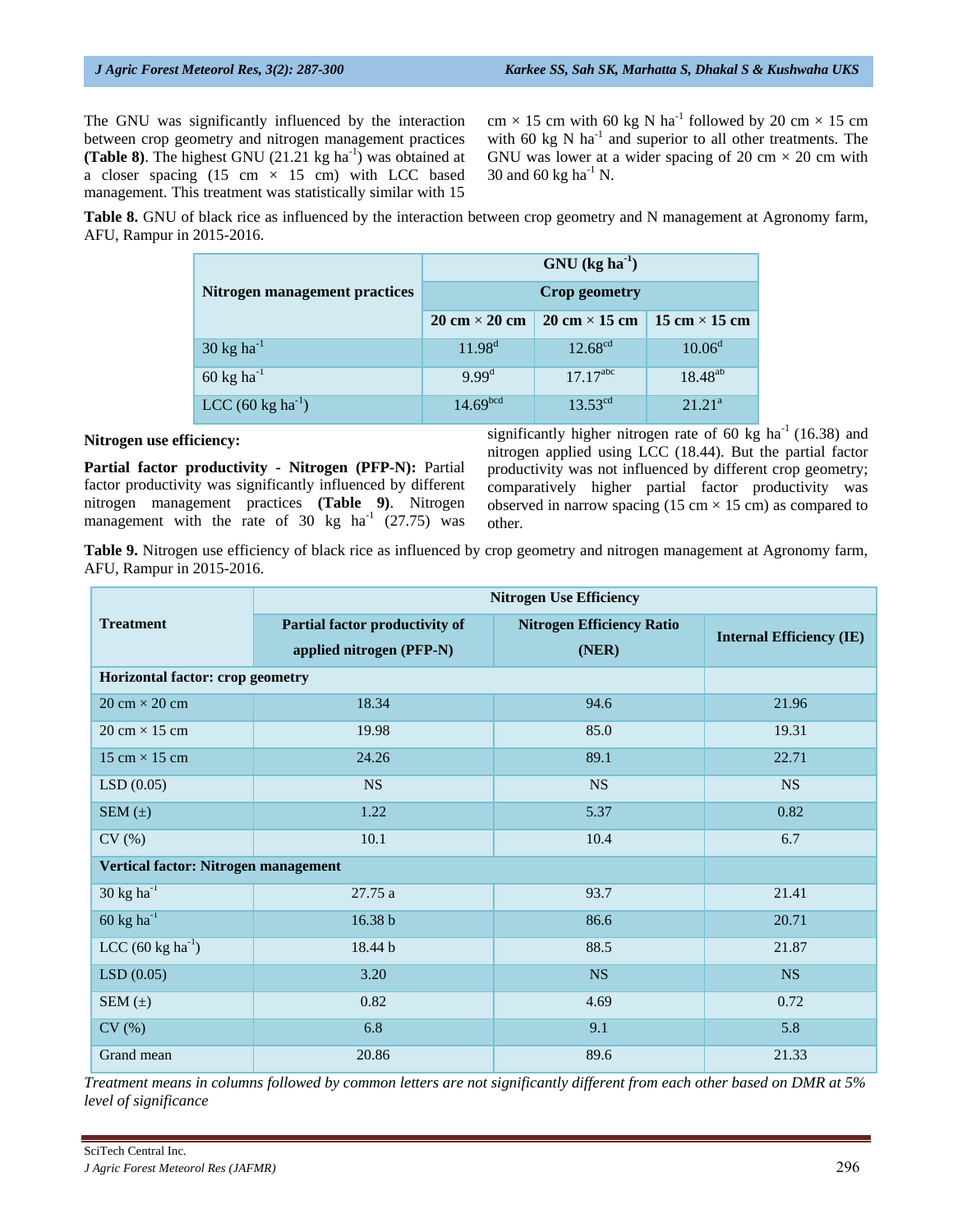**Nitrogen efficiency ratio (NER):** On an average, Nitrogen efficiency ratio was 89.6 **(Table 9)**. Both Crop geometry and nitrogen management were not significant. Comparatively wider spacing (20 cm  $\times$  20 cm) and 30 kg ha<sup>-1</sup> had higher nitrogen efficiency ratio as compared to other crop geometry and nitrogen management practices.

**Internal efficiency (IE):** On an average, Internal efficiency (IE) was 21.33 **(Table 9)**. Both Crop geometry and nitrogen management were not significant. Comparatively narrow spacing (15 cm  $\times$  15 cm) and LCC (60 kg ha<sup>-1</sup>) had higher internal efficiency index as compared to other crop geometry and nitrogen management practices.

#### **DISCUSSION**

#### **Effect of crop geometry**

**Effect of crop geometry on phenology and growth of black rice:** Flowering and physiological maturity of black rice was found non-significant due to crop geometry **(Table 1)**. The crop growth duration under the similar climatic condition is genetically controlled traits. Therefore spacing, as well as N management, did not influence days to flower and maturity.

Plant height was non-significant throughout all growing stage **(Table 2)**. But it was comparatively higher at wider geometry. Similarly, Salahuddin [5] found that sparsely populated plants were taller than closely populated plants. According to Das [6] under wider spacing, the plants get sufficient space above the ground (shoots) and below the ground (roots) to grow and the increased light transmission in the canopy, leading to greater plant height.

In general closer spacing (15 cm  $\times$  15 cm) had more number of tillers per square meter as compared with wider spacing of 20 cm  $\times$  15 cm and 20 cm  $\times$  20 cm but there was significantly more number of tillers as compared to wider spacing of 20 cm  $\times$  20 cm only at 42 DAT (**Table 3**). Unlike the wider geometry, there were more numbers of plants per meter square in closer geometry which increases the number of tiller per meter square [7,8] also reported higher tillers per meter square in closer geometry. A higher number of tillers per meter square resulted in higher effective tillers per meter square resulting higher grain yield.

Generally, closer spacing (15 cm  $\times$  15 cm) had higher LAI as compared with wider spacing of 20 cm  $\times$  15 cm and 20  $cm \times 20$  cm but there was significantly higher LAI as compared to the wider spacing of 20 cm  $\times$  20 cm only at 42 DAT **(Table 4)** [9-15]. It might be due to the significantly higher number of tillers at 42 DAT since higher number of tiller consists of higher number of leaves. LAI was comparatively higher in the closer geometry of 15 cm  $\times$  15 cm at all dates as compared to other crop geometry; it might be due to higher number of tillers per meter square produces more leaves per meter square results in higher leaf area in closer spacing. More number of leaves per unit results in more LAI hence more Leaf area in same land area consequently traps more light and  $CO<sub>2</sub>$  resulting high photosynthesis capacity and produce more dry matter [16- 19].

AGDM of black rice was found significantly higher in closer geometry (15 cm  $\times$  15 cm) than wider spacing 20 cm  $\times$  20 cm at only 42 DAT but generally closer spacing  $(15 \text{ cm} \times 15)$ cm) had higher AGDM as compared with wider spacing of 20 cm × 15 cm and 20 cm × 20 cm **(Table 6)**. At 42 DAT both significantly higher tillers and LAI were obtained which might contribute to significantly higher AGDM. Similarly, at others DAT AGDM was non-significant between treatments as crop geometry but relatively higher AGDM was found in the closer geometry of 15 cm  $\times$  15 cm. It might be due to higher initial plant population in close geometry.

**Effect of crop geometry on yield attributes and yield:**  Yield attributing characters, i.e., Panicle length, panicle weight, filled grain per panicle, 1000 grain weight and sterility percentage of black rice was found non-significant whereas effective tiller per meter square was significantly influenced by crop geometry **(Table 8)**.

Effective tillers per meter square in crop geometry 15 cm  $\times$ 15 cm were higher by 26.6% and 17.1% than crop geometry 20 cm  $\times$  20 cm and 20 cm  $\times$  15 cm, respectively (**Table 8**). The reason may be crop geometry 15 cm  $\times$  15 cm provides adequate scope to the plants for efficient utilization of solar radiation and nutrition than other geometries that favors for more mortality of tillers. Significantly higher number of effective tiller per hill was found in the close geometry of 25  $cm \times 15$  cm than the wider geometry of 25 cm  $\times$  20 cm [5]. Similar results were obtained [10]. Grain yield was significantly higher in closer crop geometry 15 cm  $\times$  15 cm than geometry 20 cm  $\times$  15 cm and 20 cm  $\times$  20 cm (**Table 9**), which was mainly due to more number of effective tillers in same ground area, similar type of result was obtain by Yadav and Tripathi [20] and Padmaja and Reddy [9]. Similarly, in closer geometry, all yield attributing characters are comparatively higher which might also contribute higher yield in closer geometry.

Straw yield and Harvest index was found statistically at par as these were not influenced by different crop geometry **(Table 9)**. These were found relatively higher in crop geometry with narrow row and plant space of 15 cm  $\times$  15 cm, this might be due to higher number of tillers in narrow crop geometry results higher straw yield [11] also found that straw yield increase as plant density increases and higher grain yield in closer geometry result higher harvest index.

**Effect of crop geometry on content, uptake and use efficiency of N:** The effect of crop geometry on nitrogen uptake by rice was non-significant. Similar result was reviled by Kumar et al. [17]. Partial factor productivity-Nitrogen (PFP-N), Nitrogen Efficiency Ratio (NER) and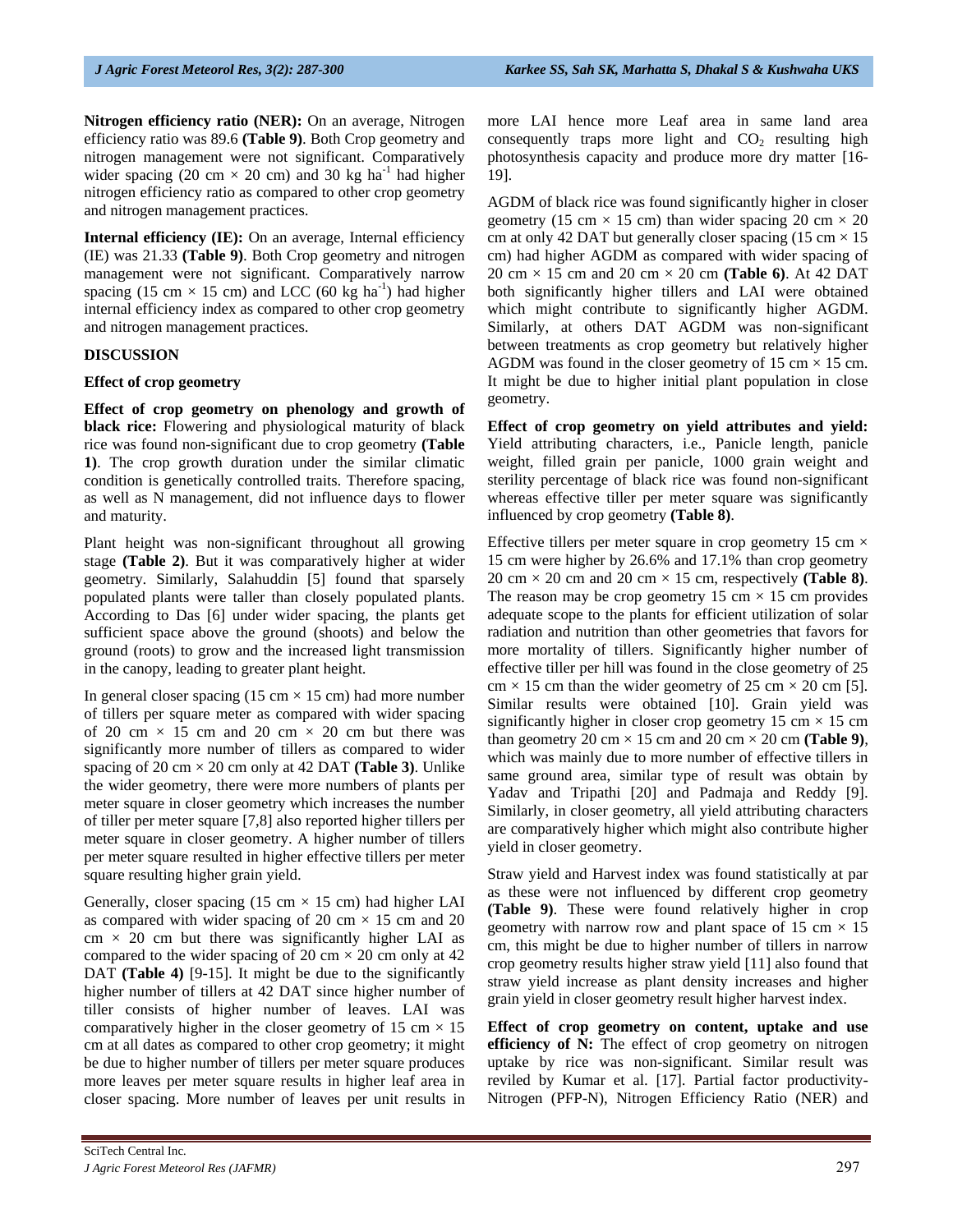Internal Efficiency (IE) were not significantly influenced by crop geometry. Kumar et al. [17] also found these use efficiencies of nitrogen statistically similar.

**Effect of crop geometry on the economics of black rice production:** Cultivation cost was increased as geometry between crop and row decreases, this may be due to more seed requirement, more labor for transplanting and higher requirement of other input.

Gross return and Net return was significantly higher in narrow crop geometry 15 cm  $\times$  15 cm than other crop geometry of 20 cm  $\times$  15 cm and 20 cm  $\times$  20 cm (**Table 13**). This might be due to higher biological yield from narrow geometry. Mondal et al. [11] also found that high density paid highest gross and net return.

B:C ratio was non- significant among treatments but it goes on increasing as space between crops and rows goes on decreasing. Relatively higher B:C ratio was obtained from narrow crop geometry. Jena et al. [12] found that highest monetary return and highest B:C ratio was from plant spacing  $15 \text{ cm} \times 15 \text{ cm}$ .

#### **Effect of nitrogen management practices**

**Effect of nitrogen management practices on phenology and growth of rice:** Flowering and physiological maturity of black rice was found non-significant due to nitrogen management practices. Plant height was found significant in 30 and 66 days after transplant and found non-significant on other dates. This may be effect of N top dressed. Number of tillers per unit area was significantly influenced by N management only at 42 DAT but relatively higher number was found in LCC N management at all DAT **(Table 3)**. Above ground dry matter and LAI was found non-significant in all dates after transplanting but it goes on increasing as plant growth progress. The above ground dry matter and LAI were found relatively higher as nitrogen dose increases.

**Effect of nitrogen management practices on yield attributing and yield:** Effective tiller per meter square was found statically similar but a relatively higher number were found in nitrogen applied using LCC followed by nitrogen rate of 60 kg ha<sup>-1</sup> and least in nitrogen rate 30 kg ha<sup>-1</sup>.

Panicle length and filled grain per panicle were significantly higher in nitrogen rate 60 kg ha<sup>-1</sup>ascompared to 30 kg ha<sup>-1</sup> <sup>1</sup> and 1000 grain weight was found statistically similar. The reason behind the increase in panicle length and filled grain per panicle in higher nitrogen dose might be higher nitrogen nutrient takes part in panicle formation as well as panicle elongation and nitrogen helps in proper filling of seeds. Similar result was obtained by Salahuddin et al. [5], Haque et al. [14]. If we compare LCC with 60 kg ha<sup>-1</sup> they were found statically similar in all yield determining attributes but LCC was found relatively higher in all attributes viz. Effective tiller  $m<sup>-2</sup>$ , filled grain per panicle, 1000 grain weight. Application of nitrogenous fertilizer according to

demand of crop might be the reason behind for better rice growth parameter [13].

Grain yield of black rice was significantly influenced by different nitrogen management practices, yield in nitrogen management using LCC was higher by 11.38% and 24.5 0% than 60 kg ha<sup>-1</sup> and 30 kg ha<sup>-1</sup>, respectively similarly yield in 60 kg ha<sup>-1</sup> was significantly higher by  $15.04\%$  than yield in  $30 \text{ kg}$  ha<sup>-1</sup>. Higher yield was obtained when nitrogen dose was increased this might be due to a higher number of filled grain per panicle and longer panicle length [14,15], revealed that longest panicle was obtained when nitrogen dose was increased from controlled one. Higher yield in LCC might be due to the cumulative effect of yield attributes like grain per panicle, a number of effective tillers per meter square, relatively higher 1000 grain weight. Subedi et al. [16] reported that LCC management of N was more efficient and higher yielding.

Straw yield and harvest index were not significantly influenced by different nitrogen management practices, they were found relatively higher when nitrogen rate is increased from 30 kg ha<sup>-1</sup> to 60 kg ha<sup>-1.</sup> Higher straw in higher nitrogen rate might be due to higher above ground dry matter production similarly higher harvest index in higher nitrogen applied plot might be due to higher grain production [19]. LCC was found relatively higher than nitrogen applied at the rate of 60 kg ha $^{-1}$  this might be due to the application of nitrogen during plant demand which increases the dry matter and yield attributing characters.

**Effect of nitrogen management on nitrogen content, uptake and use efficiency of nitrogen:** Grain nitrogen uptake and total nitrogen uptake was significantly influenced whereas straw nitrogen uptake was not significantly influenced by different nitrogen management practices. Higher total nitrogen uptake in  $60 \text{ kg ha}^{-1}$  and LCC might be due to higher nitrogen uptake of nitrogen with higher availability. Similarly, total nitrogen uptake in LCC based nitrogen management is relatively higher than nitrogen applied at the rate of 60 kg  $ha^{-1}$  this might be due to fewer loss results more uptake of applied nitrogen. Similar result was found by [17].

Partial factor productivity of applied nitrogen (PFP-N) is significantly influenced by nitrogen management practices and found significantly higher in 30 kg  $ha^{-1}$  than others whereas nitrogen efficiency ratio and internal efficiency index (IE) were not significantly influenced by nitrogen management practices.

**Effect of nitrogen management on the economics of black**  rice production: Cultivation cost was increased as nitrogen dose increased similar result was found when LCC is adopted, this might be due to increased nitrogen cost for the additional amount of nitrogen and the additional cost of labor for LCC adoption. Gross return and Net return was significantly higher in LCC based nitrogen management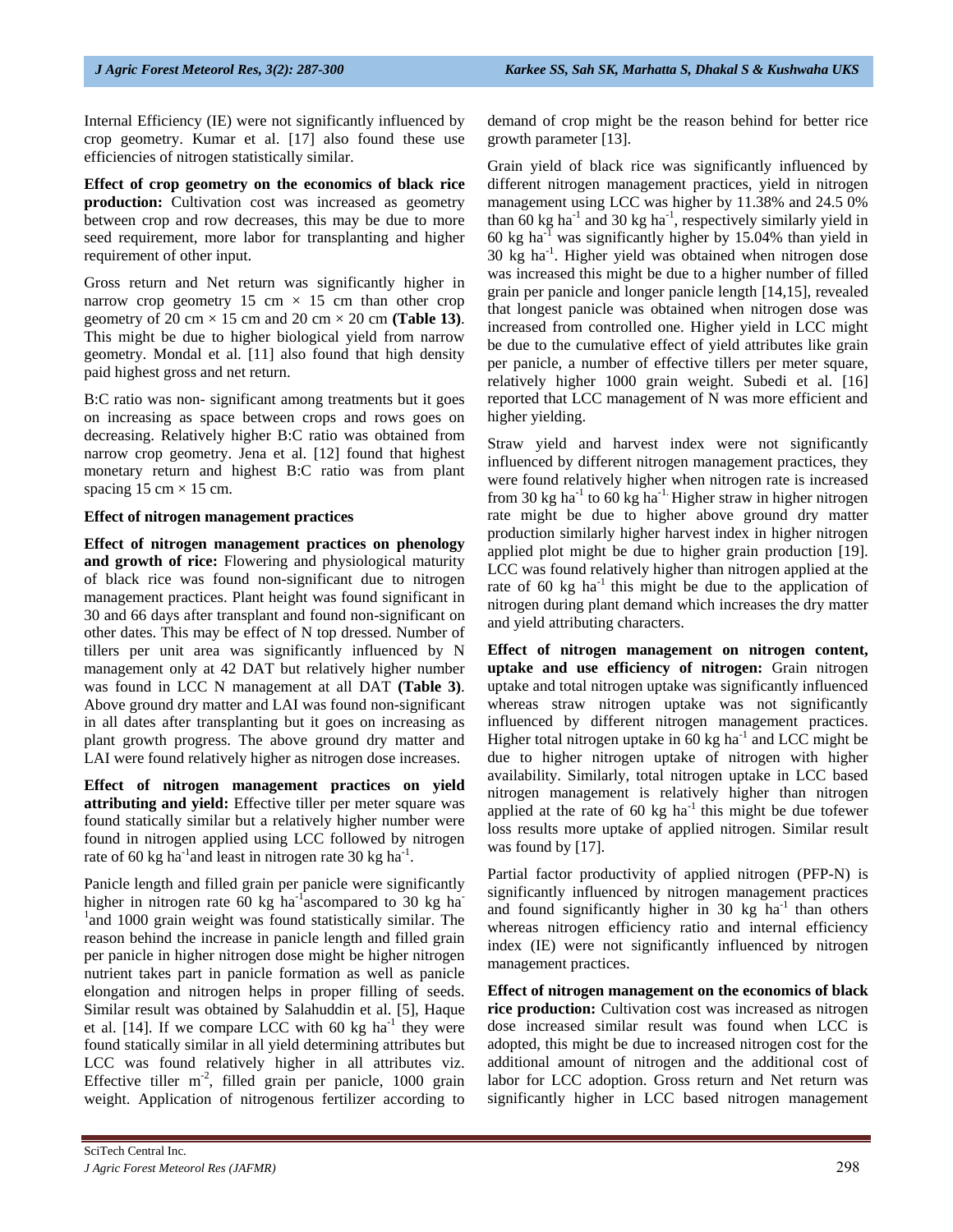followed by  $60 \text{ kg}$  Nha<sup>-1</sup>.similarly the B:C ratio was significant among treatments, it goes on increasing as nitrogen rate goes on increasing and found significantly highest in LCC based nitrogen management than others. Maiti et al. [18] also favors the use of LCC for nitrogen management in rice as it is profitable.

#### **Effect interaction between crop geometry and nitrogen management practices**

Plant growth: The interaction effect was significant in LAI and AGDM at 42 DAT. Significantly higher LAI was obtained from interaction of Closer geometry (15 cm  $\times$  15 cm) with LCC based N management (1.991). It might be due to a higher number of tillers produced with higher number leaf in closer spacing and due to synchronization of crop demand for nitrogen resulting higher vegetative growth. Similarly, significantly higher AGDM was obtained from interaction of Closer geometry (15 cm  $\times$  15 cm) with LCC based N management  $(4.22 \text{ t} \text{ ha}^{-1})$ . It might be due to higher vegetative growth i.e. tillers, leaf, in closer crop geometry.

Yield: The interaction effect between crop geometry and Nitrogen management Practices is significant in case of grain yield. Significantly higher grain yield was obtained from Closer geometry (15 cm  $\times$  15 cm) with LCC based N management (1.59 t ha<sup>-1</sup>) (**Figure 3**). Closer crop spaced Produce higher effective tillers [5] and demand based nitrogen application (i.e., LCC) produces number of filled grain and longer panicle length resulting higher yield.

**Nitrogen uptake and efficiency:** The interaction effect between crop geometry and nitrogen management practices is significant in grain nitrogen uptake. Significantly higher grain nitrogen uptake was obtained from treatment combination closer geometry (15 cm  $\times$  15 cm) with LCC based N management  $(21.21 \text{ kg} \text{ ha}^{-1})$ . Field applied N adopting LCC and closer spacing had higher biological yield. Higher N uptake was obtained when better synchronization of N supply with crop N demand. Similarly, closer crop geometry consists of high density planting resulting higher biomass production and record higher nitrogen uptake.

#### **CONCLUSION**

Closer geometry of 15 cm  $\times$  15 cm and 60 kg ha<sup>-1</sup> N through LCC were better management option for getting higher productivity of Black rice. Net return and B:C ratio was higher in closer crop geometry (15 cm  $\times$  15 cm) with LCC based N management or N rate of 60 kg  $ha^{-1}$ . Therefore Black rice can be grown profitably in Terai condition by adopting closer crop geometry (15 cm  $\times$  15 cm) with LCC based N management or N rate of 60 kg ha<sup>-1</sup>.

#### **REFERENCES**

1. Kushwaha UK (2016) Black rice anthocyanin content increases with increase in altitude of its plantation. Adv Plants Agric Res 5: 1-4.

- 2. Place GA, Sims JL, Hall VL (1970) Effects of nitrogen and phosphorus fertilization on growth, yield and cooking characteristics of rice. Agronomy J 62: 239- 243.
- 3. Mahato M, Adhikari BB, Adhikari KR, Dahal KR (2016) Effect of planting geometry on yield and yield attributes of drought tolerant rice varieties in Nawalparasi, Nepal. Azarian J Agric 3: 86-89.
- 4. Basha J, Babu V, Kumar S (2017) Rice (*Oryza sativa* L.) response to planting geometry and method of planting. Int J N Technol Sci Eng 4: 2349-2780.
- 5. Salahuddin KM, Chowhdury SH, Munira S, Islam MM, Pravin S (2009) Response of nitrogen and plant spacing of transplanted aman rice, Bangladesh. J Agric Res 34: 279.
- 6. Dass A, Chandra S (2012) Effect of different components of SRI on yield, quality, nutrient accumulation and economics of rice (*Oryza sativa*) in terai belt of northern India. Indian J Agronomy 57: 250- 254.
- 7. CRRI (1998) Effect of method of planting, spacing and seedling densities on the performance of hybrid rice. 1997-1998 Annual Report. Central Rice Research Institute, Cuttack, pp: 83-84.
- 8. Shah MH, Khushu MK, Khandey BA, Bali AS (1991) Effect of spacing and seedling per hillon transplanted rice under late sown conditions. Indian J Agronomy 36: 274-275.
- 9. Padmaja K, Reddy BB (1998) Effect of seeding density in nursery, age of seedlings and crop geometry on growth and yield of hybrid rice during wet season. Oryza 35: 380-381.
- 10. Srinivasan K (1990) Effect of plant spacing on ratoon rice performance. IRRN 15: 21.
- 11. Mondal MMA, Puteh AB, Ismail MR, Rafii MY (2013) Optimizing plant spacing for modern rice varieties. Int J Agric Biol 15: 175-178.
- 12. Jena S, Poonam A, Nayak BC (2010) Response of hybrid rice to time of planting and plant density. Oryza 47: 48-52.
- 13. Sathiya K, Ramesh T (2009) Effect of split application of nitrogen on growth and yield of aerobic rice. Asian J Exp Sci 23: 303-306.
- 14. Haque MA, Razzaque AHM, Haque ANA, Ullah MA (2012) Effect of plant spacing and nitrogen on yield of transplant aman rice var. BRRI dhan52. J Biosci Agric Res 4: 52-59.